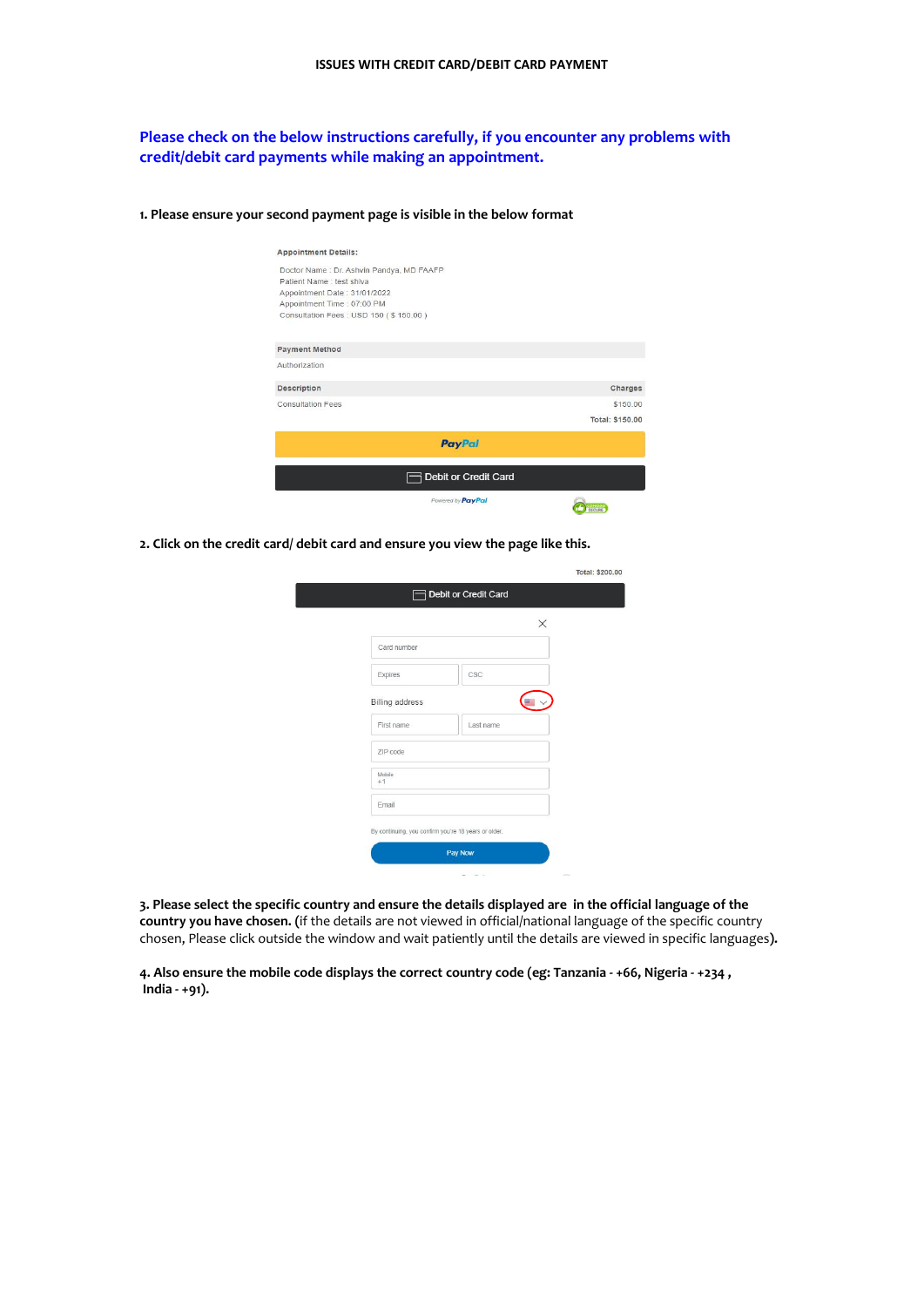## **ISSUES WITH CREDIT CARD/DEBIT CARD PAYMENT**

## **Below are the few examples.**

| Tanzania :                                                                                        | Nigeria                                                                                                                                       |
|---------------------------------------------------------------------------------------------------|-----------------------------------------------------------------------------------------------------------------------------------------------|
| $\times$                                                                                          | $\times$                                                                                                                                      |
| หมายเลขบัตร                                                                                       | Card number                                                                                                                                   |
| CSC<br>หมดอาย                                                                                     | CSC<br>Expires                                                                                                                                |
| ที่อยู่สำหรับเรียกเก็บเงิน                                                                        | <b>Billing address</b>                                                                                                                        |
| ชื่อ<br>นามสกล                                                                                    | First name<br>Last name                                                                                                                       |
| รหัสใปรษณีย์                                                                                      | Postcode                                                                                                                                      |
| มือถือ<br>$+66$                                                                                   | Mobile<br>$+234$                                                                                                                              |
| อีเมล                                                                                             | Email                                                                                                                                         |
| ข้าพเจ้ายืนยันว่าข้าพเจ้ามีอายุถึงเกณฑ์ตามกฎหมาย และยอมรับ                                        | You acknowledge the terms of the service PayPal provides to the<br>seller, and agree to the privacy statement. No PayPal account<br>required. |
| <u>"นโยบายความเป็นส่วนตัว"</u> ของ PayPal<br>By continuing, you confirm you're 18 years or older. | By continuing, you confirm you're 18 years or older.                                                                                          |
| ชำระเงินทันที                                                                                     | Pay Now                                                                                                                                       |
|                                                                                                   | Powered by PayPal                                                                                                                             |
| Powered by PayPal                                                                                 | SECURE                                                                                                                                        |

5. India Users - kindly select country - India and click outside of window. A new pop- up window will appear **in the below format. Click on try again. Select - country - India .**

| <b>Try Again</b>       | We're not currently set up for transactions in India.            | <b>P</b> PayPal                                           | $\Box$ \$ 100.00 USD $\vee$ |
|------------------------|------------------------------------------------------------------|-----------------------------------------------------------|-----------------------------|
| Card number            |                                                                  | Pay with debit or credit card                             |                             |
| Expires                | CSC                                                              | We keep your financial information securely<br>encrypted. |                             |
| <b>Billing Address</b> |                                                                  | Country/region<br>India                                   | $\checkmark$                |
| First name.            | Last name                                                        | $\omega$                                                  | <b>AMEX</b><br><b>VISA</b>  |
| PIN code               |                                                                  |                                                           |                             |
| Mobile<br>$+91$        |                                                                  | Card number                                               |                             |
| Email                  |                                                                  | MM/YY                                                     | CVV                         |
| Statement.             | I confirm that I am of legal age and agree to the PayPal Privacy | <b>Billing address</b>                                    |                             |
|                        | By continuing, you confirm you're 18 years or older.             | First name                                                | Last name                   |
|                        | Pay Now                                                          |                                                           |                             |
|                        | Powered by PayPal                                                | Address line 1                                            |                             |